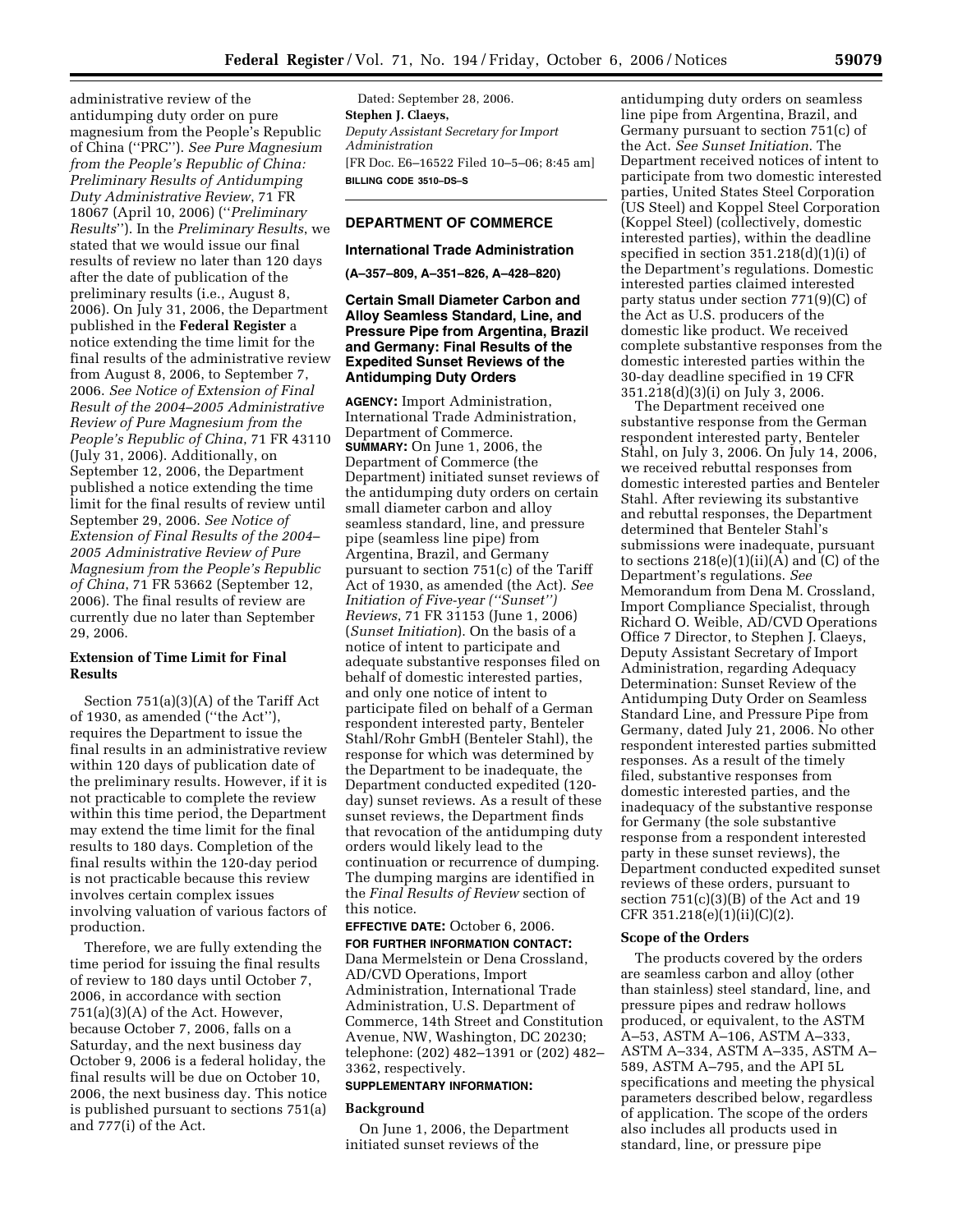applications and meeting the physical parameters described below, regardless of specification.

Specifically included within the scope of the orders are seamless pipes and redraw hollows, less than or equal to 4.5 inches (114.3 mm) in outside diameter, regardless of wall–thickness, manufacturing process (hot finished or cold–drawn), end finish (plain end, beveled end, upset end, threaded, or threaded and coupled), or surface finish.

The seamless pipes subject to the orders are currently classifiable under the subheadings 7304.10.10.20, 7304.10.50.20, 7304.31.30.00, 7304.31.60.50, 7304.39.00.16, 7304.39.00.20, 7304.39.00.24, 7304.39.00.28, 7304.39.00.32, 7304.51.50.05, 7304.51.50.60, 7304.59.60.00, 7304.59.80.10, 7304.59.80.15, 7304.59.80.20, and 7304.59.80.25 of the Harmonized Tariff Schedule of the United States (HTSUS).

Specifications, Characteristics, and Uses: Seamless pressure pipes are intended for the conveyance of water, steam, petrochemicals, chemicals, oil products, natural gas and other liquids and gases in industrial piping systems. They may carry these substances at elevated pressures and temperatures and may be subject to the application of external heat. Seamless carbon steel pressure pipe meeting the ASTM A–106 standard may be used in temperatures of up to 1000 degrees Fahrenheit, at various ASME code stress levels. Alloy pipes made to ASTM A–335 standard must be used if temperatures and stress levels exceed those allowed for ASTM A–106. Seamless pressure pipes sold in the United States are commonly produced to the ASTM A–106 standard.

Seamless standard pipes are most commonly produced to the ASTM A–53 specification and generally are not intended for high temperature service. They are intended for the low temperature and pressure conveyance of water, steam, natural gas, air and other liquids and gases in plumbing and heating systems, air conditioning units, automatic sprinkler systems, and other related uses. Standard pipes (depending on type and code) may carry liquids at elevated temperatures but must not exceed relevant ASME code requirements. If exceptionally low temperature uses or conditions are anticipated, standard pipe may be manufactured to ASTM A–333 or ASTM A–334 specifications.

Seamless line pipes are intended for the conveyance of oil and natural gas or other fluids in pipelines. Seamless line pipes are produced to the API 5L specification.

Seamless water well pipe (ASTM A– 589) and seamless galvanized pipe for fire protection uses (ASTM A–795) are used for the conveyance of water.

Seamless pipes are commonly produced and certified to meet ASTM A–106, ASTM A–53, API 5L–B, and API 5L–X42 specifications. To avoid maintaining separate production runs and separate inventories, manufacturers typically triple or quadruple certify the pipes by meeting the metallurgical requirements and performing the required tests pursuant to the respective specifications. Since distributors sell the vast majority of this product, they can thereby maintain a single inventory to service all customers.

The primary application of ASTM A– 106 pressure pipes and triple or quadruple certified pipes is use in pressure piping systems by refineries, petrochemical plants, and chemical plants. Other applications are in power generation plants (electrical–fossil fuel or nuclear), and in some oil field uses (on shore and off shore) such as for separator lines, gathering lines and metering runs. A minor application of this product is for use as oil and gas distribution lines for commercial applications. These applications constitute the majority of the market for the subject seamless pipes. However, ASTM A–106 pipes may be used in some boiler applications.

Redraw hollows are any unfinished pipe or ''hollow profiles'' of carbon or alloy steel transformed by hot rolling or cold drawing/ hydrostatic testing or other methods to enable the material to be sold under ASTM A–53, ASTM A– 106, ASTM A–333, ASTM A–334, ASTM A–335, ASTM A–589, ASTM A– 795, and API 5L specifications.

The scope of the orders includes all seamless pipe meeting the physical parameters described above and produced to one of the specifications listed above, regardless of application, with the exception of the specific exclusions discussed below, and whether or not also certified to a non– covered specification. Standard, line, and pressure applications and the above–listed specifications are defining characteristics of the scope of the orders. Therefore, seamless pipes meeting the physical description above, but not produced to the ASTM A–53, ASTM A–106, ASTM A–333, ASTM A– 334, ASTM A–335, ASTM A–589, ASTM A–795, and API 5L specifications shall be covered if used in a standard, line, or pressure application, with the exception of the specific exclusions discussed below. For example, there are certain other ASTM specifications of pipe which, because of overlapping

characteristics, could potentially be used in ASTM A–106 applications. These specifications generally include ASTM A–161, ASTM A–192, ASTM A– 210, ASTM A–252, ASTM A–501, ASTM A–523, ASTM A–524, and ASTM A–618. When such pipes are used in a standard, line, or pressure pipe application, with the exception of the specific exclusions discussed below, such products are covered by the scope of the orders.

Specifically excluded from the scope of the orders are boiler tubing and mechanical tubing, if such products are not produced to ASTM A–53, ASTM A– 106, ASTM A–333, ASTM A–334, ASTM A–335, ASTM A–589, ASTM A– 795, and API 5L specifications and are not used in standard, line, or pressure pipe applications. In addition, finished and unfinished oil country tubular goods (OCTG) are excluded from the scope of the orders, if covered by the scope of another antidumping duty order from the same country. If not covered by such an OCTG order, finished and unfinished OCTG are included in this scope when used in standard, line or pressure applications.

With regard to the excluded products listed above, the Department will not instruct U.S. Customs and Border Protection (CBP) to require end–use certification until such time as petitioner or other interested parties provide to the Department a reasonable basis to believe or suspect that the products are being used in a covered application. If such information is provided, we will require end–use certification only for the product(s) (or specification(s)) for which evidence is provided that such products are being used in covered applications as described above. For example, if, based on evidence provided by petitioner, the Department finds a reasonable basis to believe or suspect that seamless pipe produced to the A–161 specification is being used in a standard, line or pressure application, we will require end–use certifications for imports of that specification. Normally we will require only the importer of record to certify to the end use of the imported merchandise. If it later proves necessary for adequate implementation, we may also require producers who export such products to the United States to provide such certification on invoices accompanying shipments to the United States.

Although the HTSUS subheadings are provided for convenience and customs purposes, our written description of the merchandise subject to this scope is dispositive.